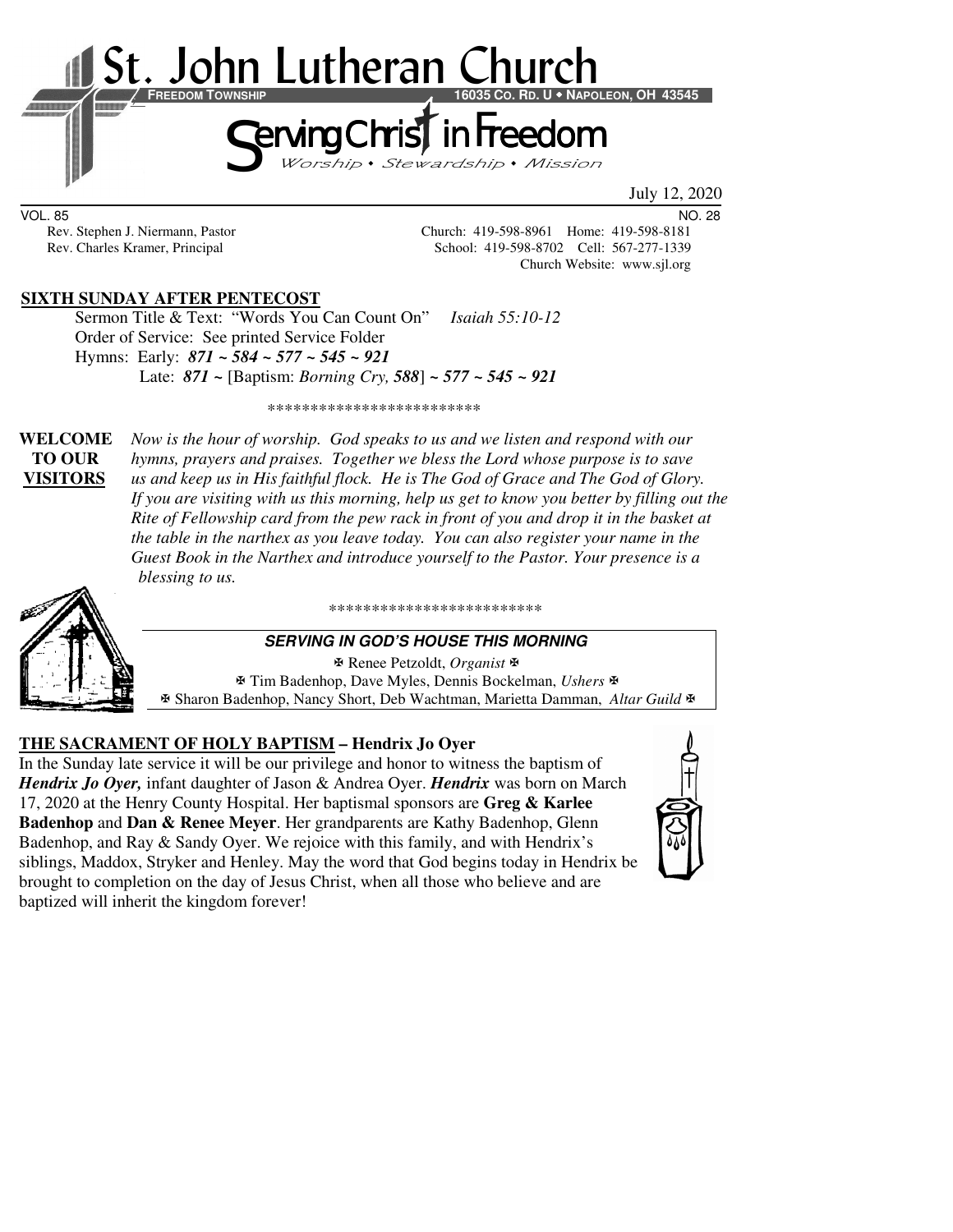|          | In God's House This Week | Online church calendar: www.DynaCal.com/sjl                  |  |
|----------|--------------------------|--------------------------------------------------------------|--|
| Date     | Time                     | <b>Activities</b>                                            |  |
| Today    | 8:30AM                   |                                                              |  |
|          | &                        | <b>Worship Service with Communion following</b>              |  |
|          | 10:00AM                  |                                                              |  |
| Tues.    | $7:00$ PM                | <b>Church Council Meeting</b>                                |  |
| Wed.     | $6:30$ PM                | <b>Church Directory Committee Meeting</b>                    |  |
| Thurs.   | 7:00 PM                  | <b>Thursday Evening Worship</b>                              |  |
| Sun.     | 8:30AM                   | <b>Communion Service (both)</b>                              |  |
|          | &                        |                                                              |  |
|          | 10:00AM                  |                                                              |  |
| $Mon. -$ |                          | Morning Meditations, WONW 1280 AM                            |  |
| Sat.     | 7:30 AM                  | Speaker: Rev. Theodore Rellstab, St. John Lutheran - Holgate |  |

# **FOR THOSE LISTENING FROM THE PARKING LOT**

**Pick up your bulletin and service by driving through the carport before worship** 

**You can give your offering to the deacon at the same time Tune your FM radio to 87.7** 

# **PEW COLOR DESIGNATIONS FOR SOCIAL DISTANCING**

• Thursday evenings - **RED** pews

• Sunday early service – **RED** pews • Sunday late service – **BLUE** pews

# **MATTERS FOR PRAYER** – Please keep these people in your prayers:

- Shut-Ins: *Norma Damman, Renetta Homan,* and *Lester Rabe*
- *Melba Elling,* and *Lorna Von Deylen*, at Genacross Lutheran Home
- *Evelyn Rohrs,* at Assisted Living Genacross Lutheran Home
- *Harold Behrmann,* at Fulton Manor, Wauseon
- *Donald Badenhop,* has returned to Vancrest Nursing Care Facility, Holgate, for rehab
- *Donald Landry,* residing at the Ohio Veteran's Home, Sandusky
- Armed Services: *Justin Atkinson, Jason Rohrs*, *Emily Schroeder, Connor Gerken, Seth Handy, Nathan Nemoyer, Jared Dishop*

**SPECIAL VOTERS' MEETING:** On Sun., July 19<sup>th</sup> there will be a Special Voters' Meeting held between the Early and Late Services (*at approximately 9:30 am*). The purpose of this meeting is to recommend/approve the hiring (*by contract*) of the  $7<sup>th</sup>$  &  $8<sup>th</sup>$  Grade Teacher for the 2020/2021 school year. We will ask that the Early Service attendees remain in the sanctuary following the 8:30 service, and that the Late Service attendees come into the sanctuary around 9:30 while maintaining safe social distancing. Thank you!

**PORTALS OF PRAYER BOOKLETS** for the next quarter, *July, August, September,* are on the desk in the back of the church. There are also large print booklets available for anybody to pick up.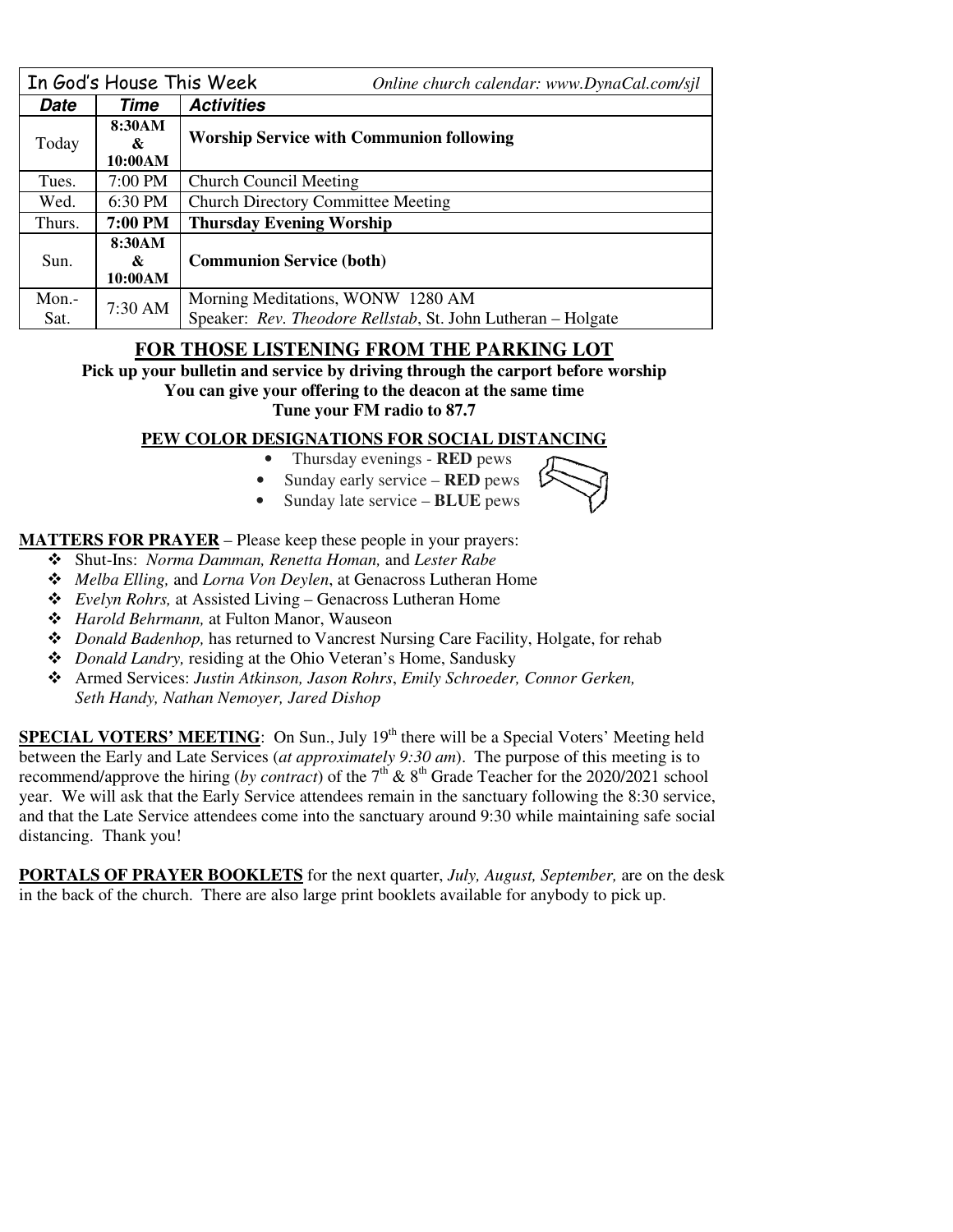**WOMEN OF FREEDOM & LWML QUARTERLIES**: The Women of Freedom meeting for July has been cancelled due to keeping our members safe from Covid-19. There is no meeting during August, so the next meeting will be held on Tues., Sept.  $15<sup>th</sup>$  at 7:00 PM. The LWML Quarterlies are now available on the narthex table. Be sure to pick up your copy today! All ladies of St. John are invited to come to our meetings. Hope to see you there!

| <b>FINANCIAL FACTS: Home Fund</b> |             | Synod & Missions                                                       | <b>Building Fund</b> |
|-----------------------------------|-------------|------------------------------------------------------------------------|----------------------|
| Weekly Need                       | \$9,792.78  | \$500.00                                                               | \$961.54             |
| Rec'd 07/05/20                    | \$13.221.00 | \$655.00                                                               | \$240.00             |
|                                   |             | <b>ATTENDANCE:</b> Thursday - 41: Sunday Early - 51; Sunday Late $-34$ |                      |

**BULLETIN SUBMISSION NOTE**: With Thursday night services started, bulletin announcements must be turned in to the office by Wednesday of each week in order to be included in the Thursday and Sunday bulletin. Please make note of this. Thank you!

**OLD SCHOOL RENOVATION – Much progress has been made at the old school building, even** during these days of pandemic. Most recently a wonderful crew of men spent the day digging around the foundation so that a footer tile could be laid to improve drainage. Next up will be forming and pouring of concrete sidewalks around the building, and excavation for a stone parking area around the building. **Many thanks to everyone who has volunteered their time and service. They are saving the congregation a large amount of financial resources, and helping to bring this project to completion! Donations can still be made using the information on the brochures in the narthex.** 

**A NOTE ABOUT OFFERINGS** – There is much for which to be thankful, even during this pandemic. In particular, we give thanks to God for everyone who has faithfully supported the ministry through this time with their continuing offerings. We are truly blessed! If you will not be returning to public services for a while yet, you can give your offering in one of these ways:

- For those listening to the FM parking lot broadcast, you may give your offering to the usher or deacon when they hand you your bulletin.
- Use the '**Give Now'** online giving page a link (the blue button) is on our website.
- Mail your offerings to the church.
- Drop off your offerings on Tuesdays, 9 a.m. to noon, outside the church office.

# **UPCOMING SCHOOL DATES TO REMEMBER:**

► **Annual School Cleaning** has been set for **Mon., July 27** at 6:00PM. No cleaning on Tues., July 28 as carpets will be shampooed. On **Wed., July 29** starting at 6:00 PM put furnishings and desks back into classrooms, and clean other areas of the building. **Thurs., July 30** at 6:00 PM (if needed) finish cleaning remainder of building and putting furnishings and desks back into all classrooms. Please contact a School Board member if evenings do not work for you. Please read the Parent Participation Policy on FastDirect with all the details about family requirements for School Cleaning. **NOTE: Face masks will be required during cleaning.**